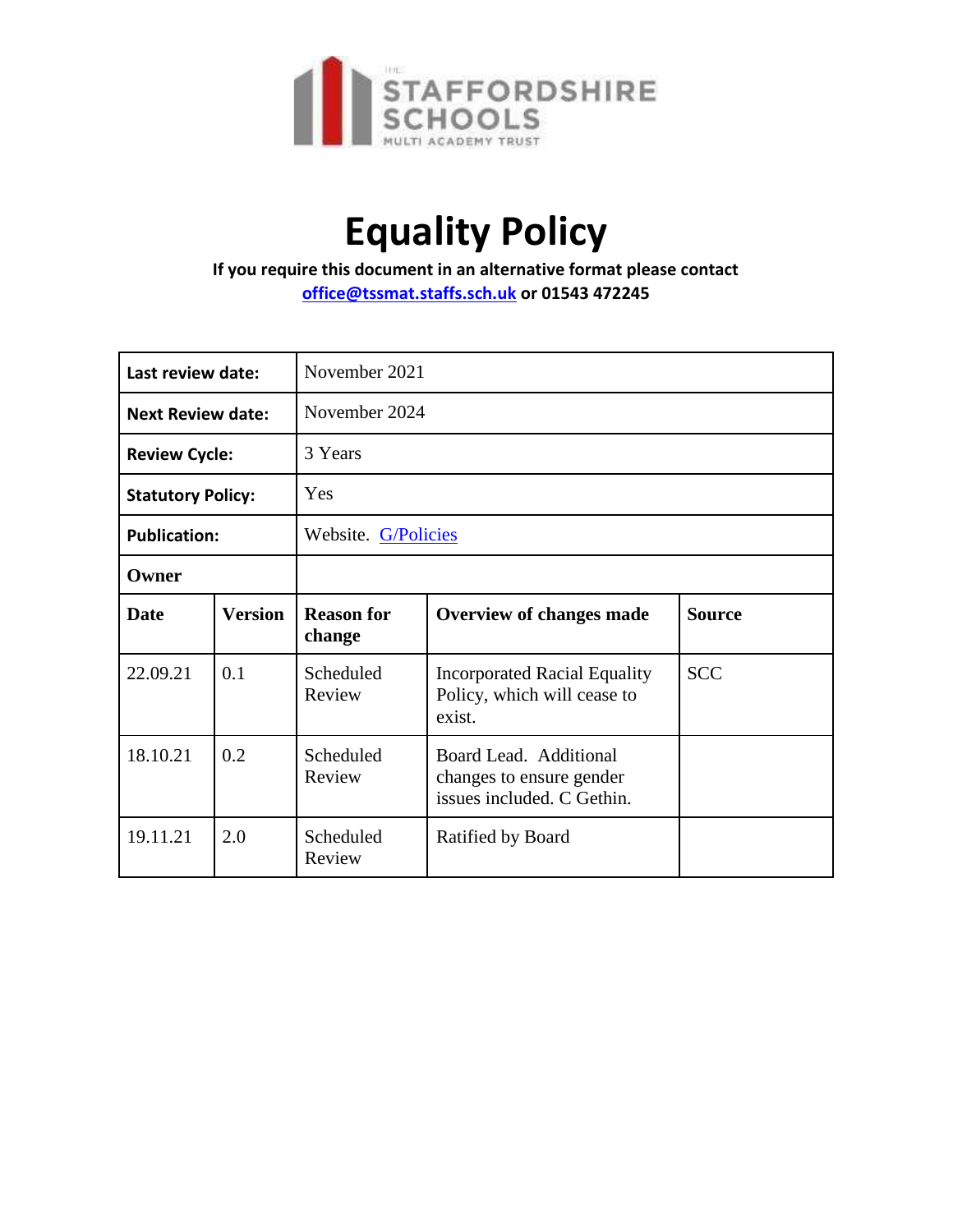## **Equality Policy**

At The Staffordshire Schools Multi Academy Trust we will ensure that we provide a safe and caring environment, free from discrimination, for everyone in our communities.

Our policy aim is based upon 'the Christian message of love, joy and the celebration of our humanity without exception or exclusion' (Valuing All God's Children).

To achieve the Trust's objective of creating an environment free from discrimination and welcoming to all, the Trust will:

 $\checkmark$  Respect the different racial origins, religions, cultures and languages in a multi-ethnic society so that each child is valued as an individual without racial or gender stereotyping.

 $\sqrt{ }$  To promote racial and cultural understanding.

✔ Not discriminate against children on the grounds of disability, sexual orientation, sex, gender identity, class, family status or HIV/Aids status.

 $\checkmark$  Help all children to celebrate and express their cultural and religious identity by providing a wide range of appropriate resources and activities.

 $\checkmark$  Strive to ensure that children feel good about themselves and others, by celebrating the differences which make us all unique individuals.

 $\checkmark$  Ensure that its services are available to all parents/carers and children in the local community.

✔ Ensure that the Trust's recruitment policies and procedures are open, fair and non-discriminatory.

 $\checkmark$  Work to fulfil all the legal requirements of the Equality Act 2010.

 $\checkmark$  We will monitor and review the effectiveness of our inclusive practice by conducting an Inclusion Audit on an annual basis.

# 1. **Legal Framework**

We welcome our duties under the Equality Act 2010 to eliminate discrimination, advance equality of opportunity and foster good relations in relation to age (as appropriate), disability, ethnicity, gender, religion and sexual identity.

We welcome our duty under the Education and Inspections Act 2006 to promote community cohesion. We recognise that these duties reflect international human rights standards as expressed in the UN Convention on the Rights of the Child, the UN Convention on the Rights of People with Disabilities, and the Human Rights Act 1998.

# 2. **Aims**

Equality of opportunity within The Staffordshire Schools Multi Academy Trust is about providing equality and excellence for all, in order to promote the highest possible standards of achievement within our Trust schools. Equality of opportunity applies to all members of the Trust community – pupils; staff; Directors; parents; and community members.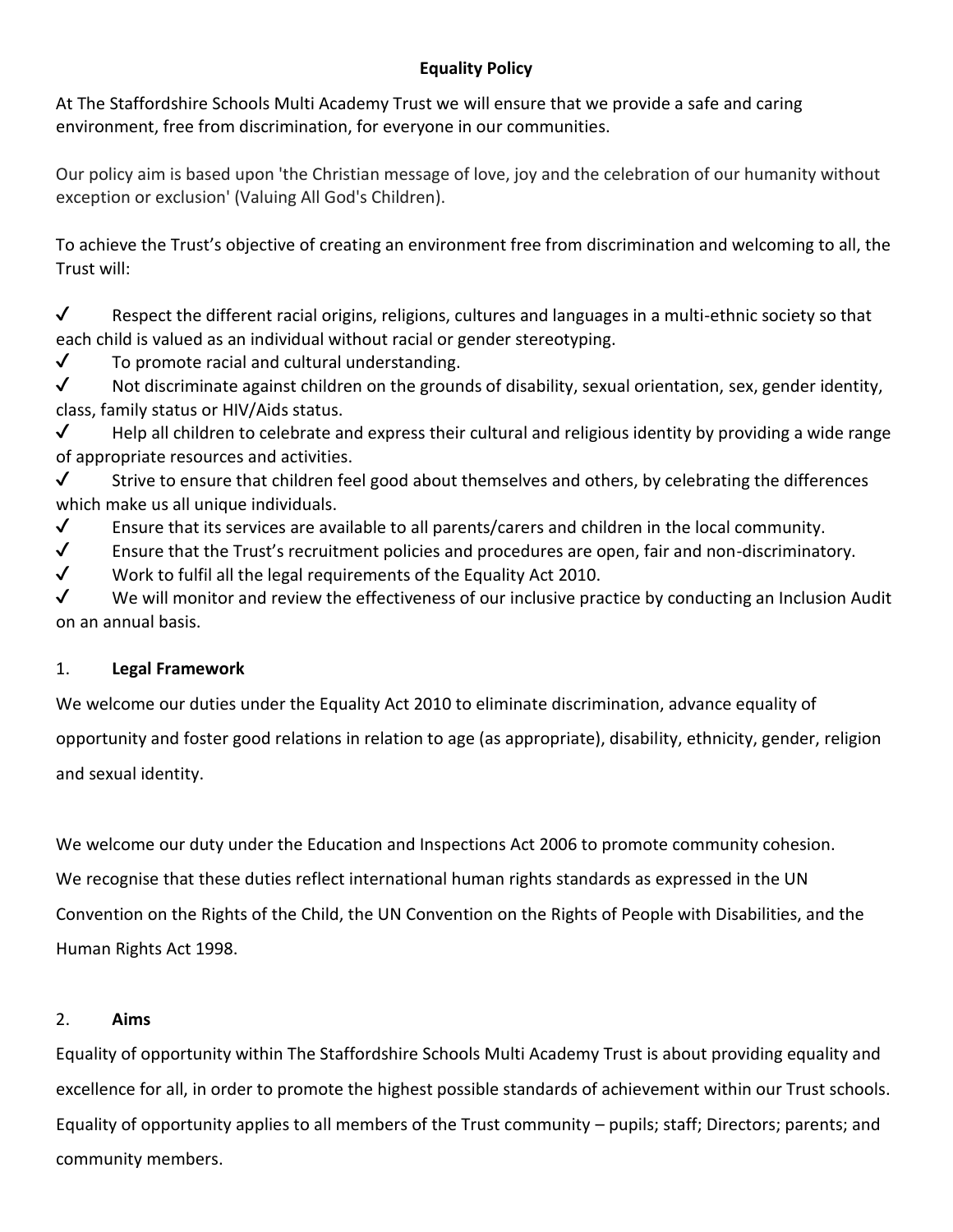We aim to promote equality of opportunity and good relations across all aspects of school life. We do this by:

 $\checkmark$  Creating an ethos in which pupils and staff feel valued and secure;

✔ Building self-esteem and confidence in our pupils, so they can use these qualities to achieve their full potential and become rounded citizens of the wider community;

 $\checkmark$  Have consistent expectations of the pupils and their learning;

 $\checkmark$  Removing or minimising barriers to learning, so that all pupils can achieve;

 $\checkmark$  Ensuring that our teaching takes into account the learning needs of all pupils through our curriculum and lesson planning;

 $\checkmark$  Actively tackling discrimination and promoting equality through our curriculum;

 $\checkmark$  Making clear to our pupils what constitutes aggressive and discriminatory behaviour;

 $\checkmark$  Ensuring class and Trust resources reflect society as a whole;

 $\checkmark$  Has clear procedures for dealing with discriminatory incidents and that these are understood by all;

 $\checkmark$  Ensure all pupils develop mutual respect through the Trust ethos, teachings and adult example.

These aims are designed to ensure that the Trust meets the needs of its community as a whole, taking account of the nine protected characteristics; race, disability, sex, age, religion or belief, sexual orientation, pregnancy, maternity and gender reassignment. It is important that in our schools we meet the diverse needs of pupils to ensure inclusion for all, and that all pupils are prepared for full participation in a multi-ethnic society.

## 3. **The Trust's Commitment to Equality for All**

- $\checkmark$  Ensuring that all pupils and staff are encouraged and able to achieve to their full potential;
- ✔ Respecting and valuing differences between people;
- $\checkmark$  Exploring cultural diversity as part of religious education
- $\checkmark$  Preparing pupils for life in a diverse society;
- $\checkmark$  Acknowledging the existence of discrimination and taking steps to prevent it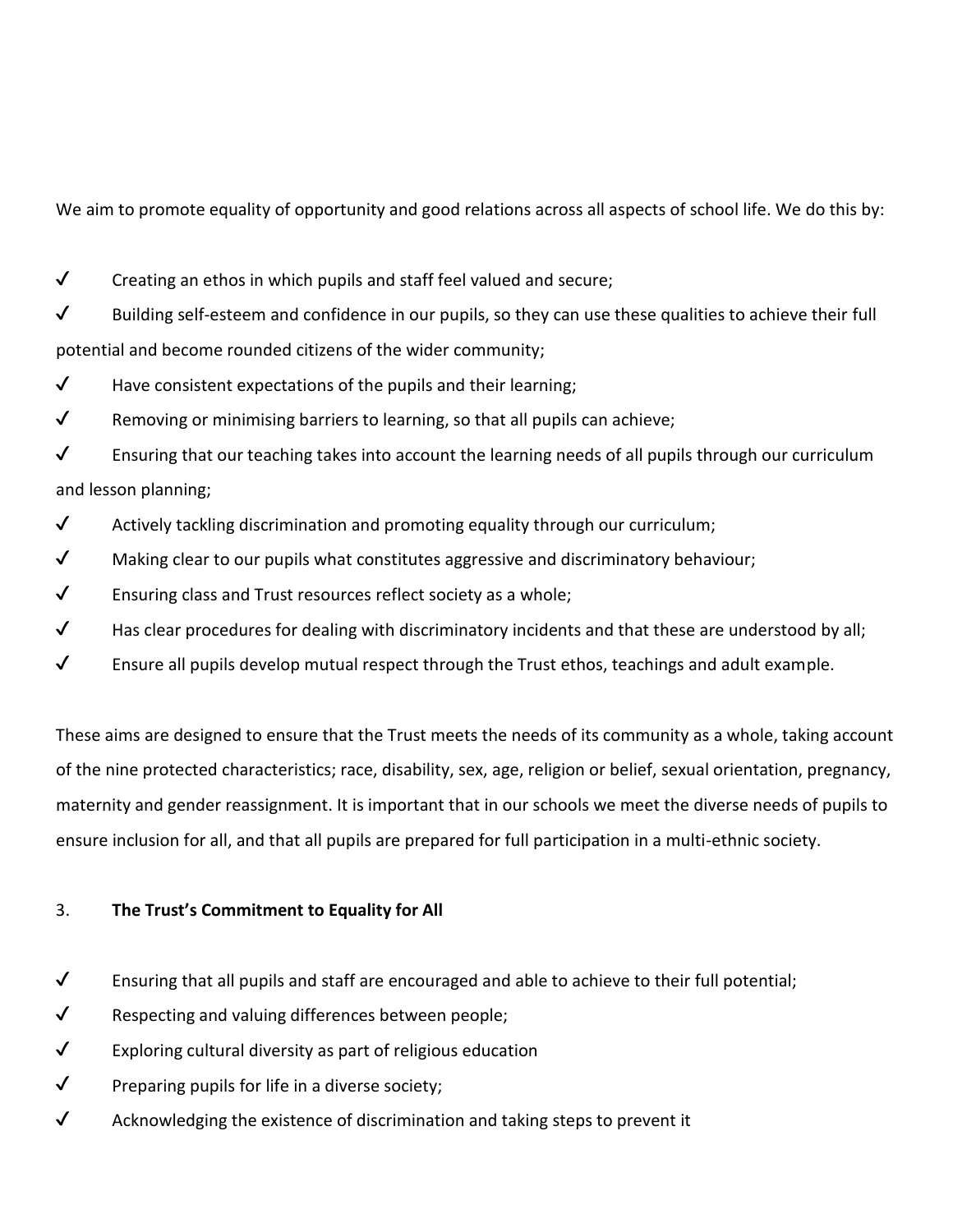✔ Making our schools places where everyone, irrespective of a protected characteristic, feels welcomed and valued;

- $\checkmark$  Promoting good relations between groups within our schools and the wider community;
- $\checkmark$  Ensuring that an inclusive ethos is established and maintained;
- $\sqrt{\phantom{a}}$  Opposing all forms of discrimination and harassment;
- $\checkmark$  Being proactive in tackling and eliminating unlawful discrimination.

## **4. Trust Ethos**

**The Trust ethos is to value the individual child and to prepare that child to become a well-informed and caring citizen of the future. The Trust strives towards achieving this ethos by promotion of racial and cultural understanding alongside, equal opportunities and anti bullying.**

The Trust opposes all forms of racism, harassment, prejudice and discrimination.

The Trust publicly supports diversity and actively promotes good personal and community relations. Diversity is recognised as having a positive role to play within schools.

Staff foster a positive atmosphere of mutual respect and trust among pupils from all groups.

The Trust caters for the dietary and dress requirements of different groups subject to health and safety regulations.

The Trust enables pupils and staff to celebrate festivals and other events relevant to their particular diversity and actively encourages all pupils to understand these.

Clear procedures are in place to ensure that staff deal with forms of bullying and harassment promptly, firmly and consistently. Actions taken are in line with relevant Trust policies and guidance, such as those for antibullying and dealing with racist incidents.

All forms of harassment are recorded, monitored and dealt with in line with relevant Trust policies.

Pupils, staff and parents are aware of the procedures for dealing with intolerant behaviour and that such behaviour is always unacceptable.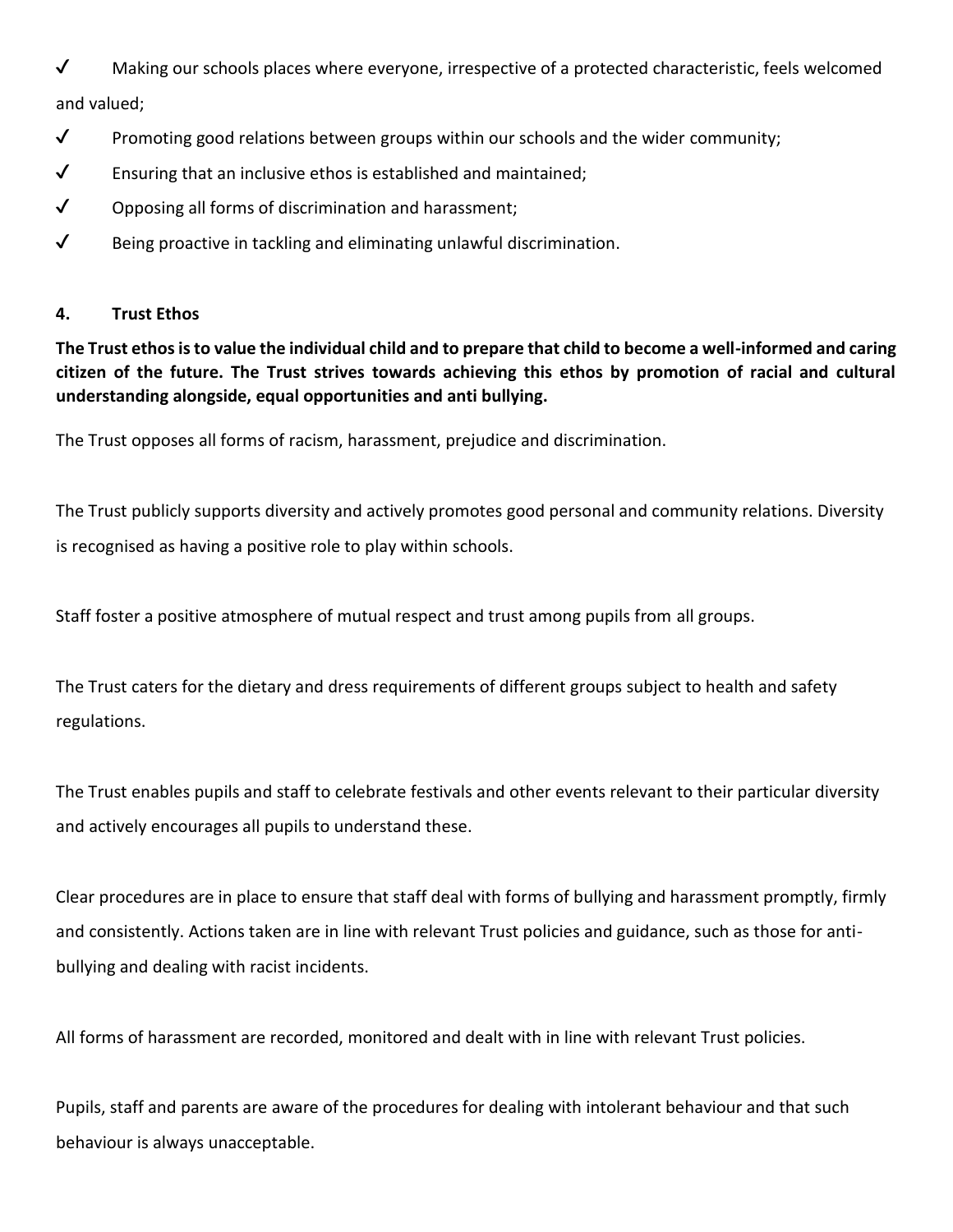Staff will go on courses to train them to deal effectively with bullying, discriminatory incidents, harassment and prejudice.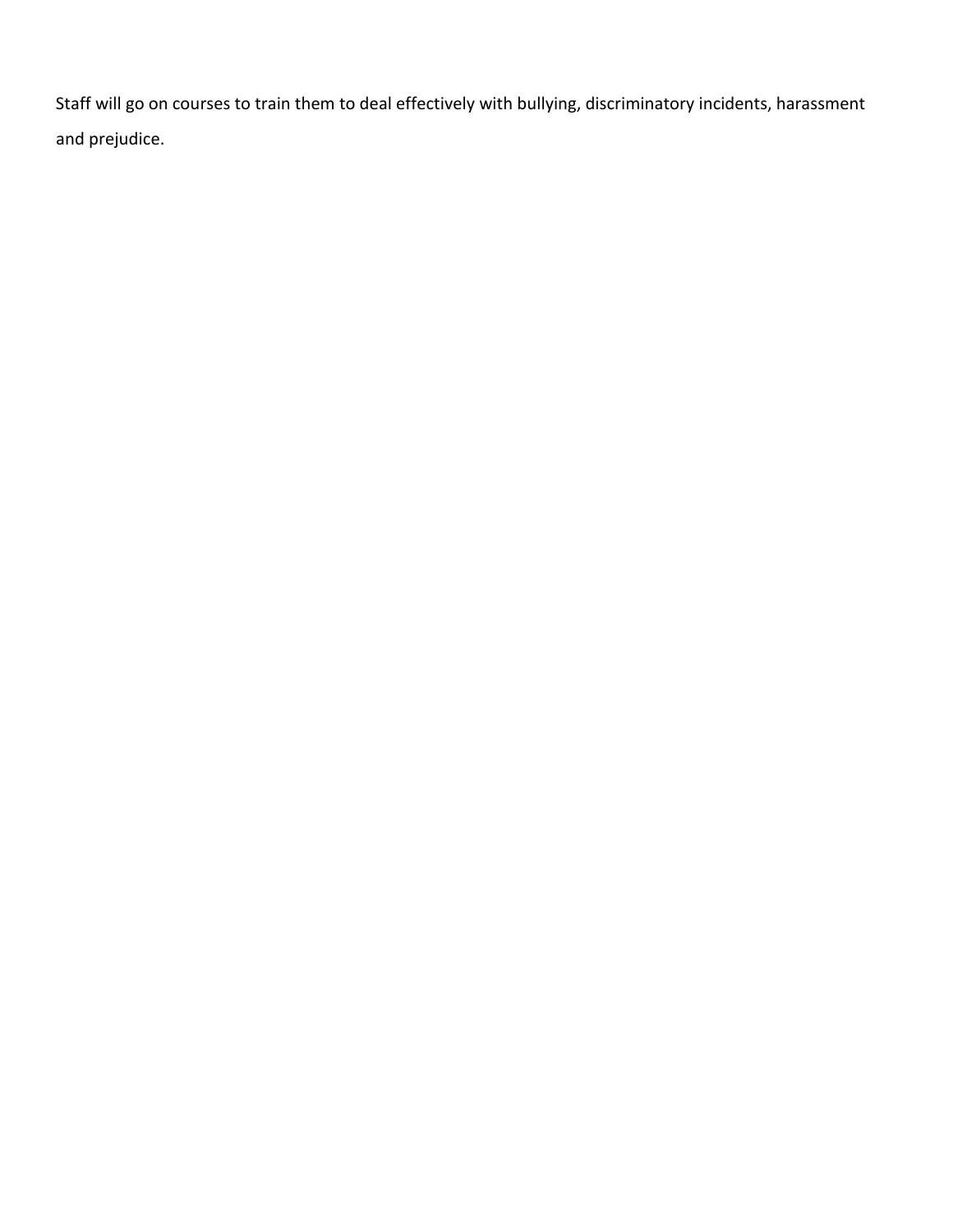#### 5. **Equality Objectives**

The Trust will set specific equality targets to improve the provision set out within this policy.

Trust Equality Objectives are:

1. To further improve accessibility for pupils with medical conditions within school. Arrange appropriate provisions and training.

2. Pupils who are entitled to Pupil Premium grant allocation to achieve levels of attainment that are in line with that of all pupils.

3. Ensure that all policies and practices meet the requirements of the Equality Act.

## **6. Leadership & Management**

 $\checkmark$  Trust policies reflect a commitment to equal opportunities.

✔ The Directors and the Trust leadership set a clear ethos that reflects the Trust's commitment to equality for all members of the Trust community.

 $\checkmark$  The Trust promotes positive approaches to valuing and respecting diversity.

 $\checkmark$  The Trust leadership will work in partnership with others to promote equality of opportunity and oppose all forms of oppressive behaviour, prejudice and discrimination.

 $\checkmark$  Directors and Staff contribute to policy documents. Parents can request to see policies and have their views taken note of.

## **7. Staffing: Recruitment & Professional Development**

 $\checkmark$  The Trust adheres to recruitment and selection procedures that are fair, equal and in line with statutory duties and guidelines.

 $\checkmark$  All those involved in recruitment and selection are trained and aware of what they should do to avoid discrimination and ensure equality good practice through the recruitment and selection process.

 $\sqrt{\phantom{a}}$  Equalities policies and practices are covered in all staff inductions

 $\sqrt{\phantom{a}}$  All temporary staff are made aware of policies and practices

 $\checkmark$  Employment policy and procedures are reviewed regularly to check conformity with legislation and impact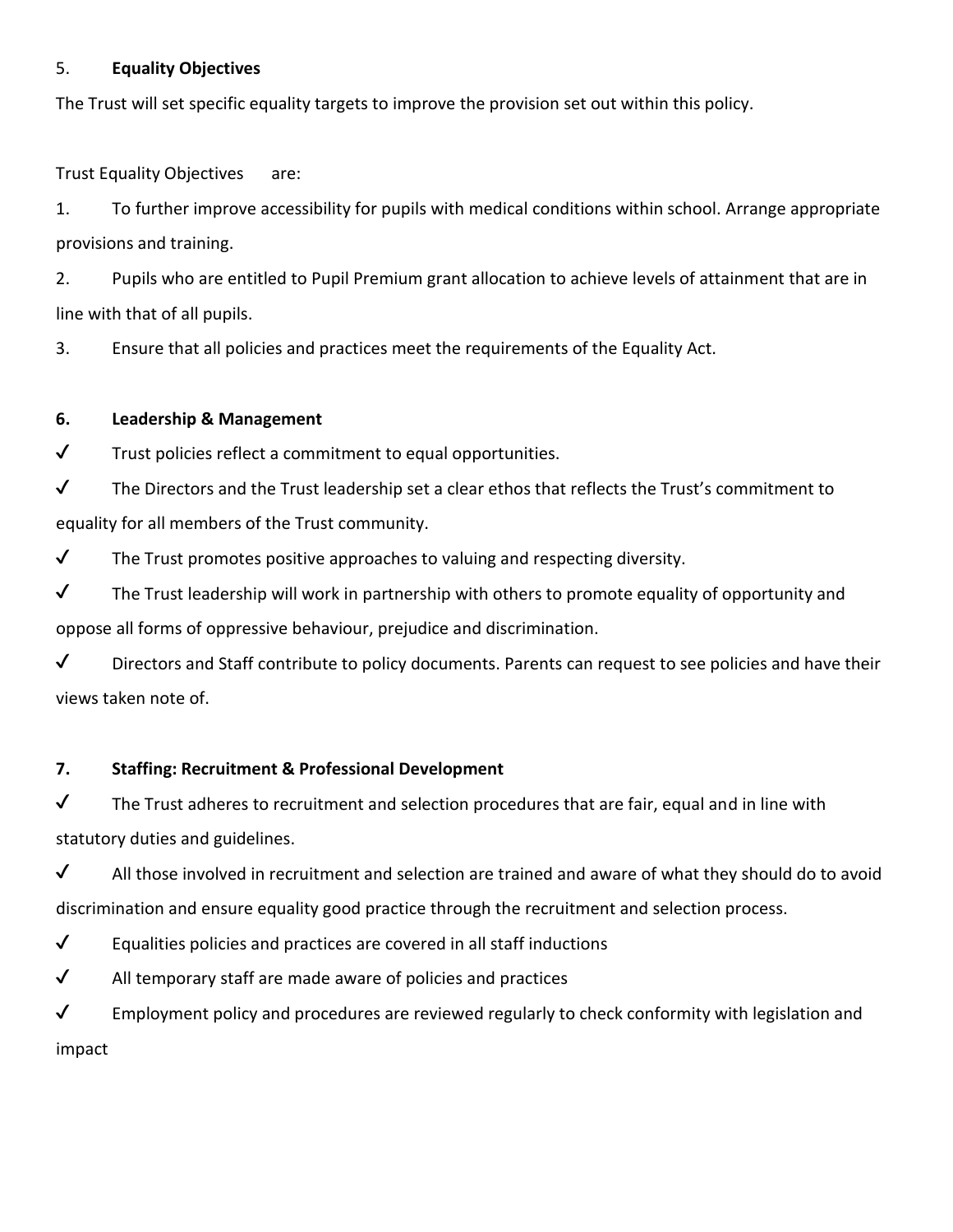## **8. Curriculum**

Curriculum planning takes account of the ethnicity, backgrounds and needs of all pupils. The curriculum builds on pupils' starting points and is differentiated where appropriate to ensure the inclusion of:

- ✔ Boys, girls and other gender identities;
- ✔ Pupils learning English as an additional language;
- $\checkmark$  Pupils from minority ethnic groups;
- $\sqrt{ }$  Pupils who are gifted and talented;
- $\sqrt{\phantom{a}}$  Pupils with special educational needs;
- $\checkmark$  Pupils who are looked after by the local authority;
- $\sqrt{\phantom{a}}$  Pupils who have previously been looked after by the local authority;
- $\checkmark$  Pupils who are at risk of disaffection and exclusion.

The Trust monitors and evaluates its effectiveness in providing an appropriate curriculum for pupils of all backgrounds. Each area of the curriculum is planned to incorporate the principles of equality and to promote positive attitudes to diversity. All subjects contribute to the spiritual, moral, social and cultural development of all pupils.

We have a whole Trust approach to equality in the curriculum, including:

1. Children will explore diversity as part of their religious education;

2. Children will discuss effects of inequality as part of their P.S.H.E. and Citizenship education;

3. As part of the English Curriculum children will read and discuss poetry and stories from multicultural, multi gender, and multi ability backgrounds and authors;

4. As part of geography and RE within the Trust curriculum the children are made aware of other cultures and faiths.

5. As part of the music curriculum children will learn about the similarities and differences of different music emanating from different cultural backgrounds;

6. As part of the Art curriculum children will learn about the similarities and differences of different artists emanating from different cultural backgrounds.

7. As well as teaching specific language skills through MFL, children are made aware of the cultural significance of languages.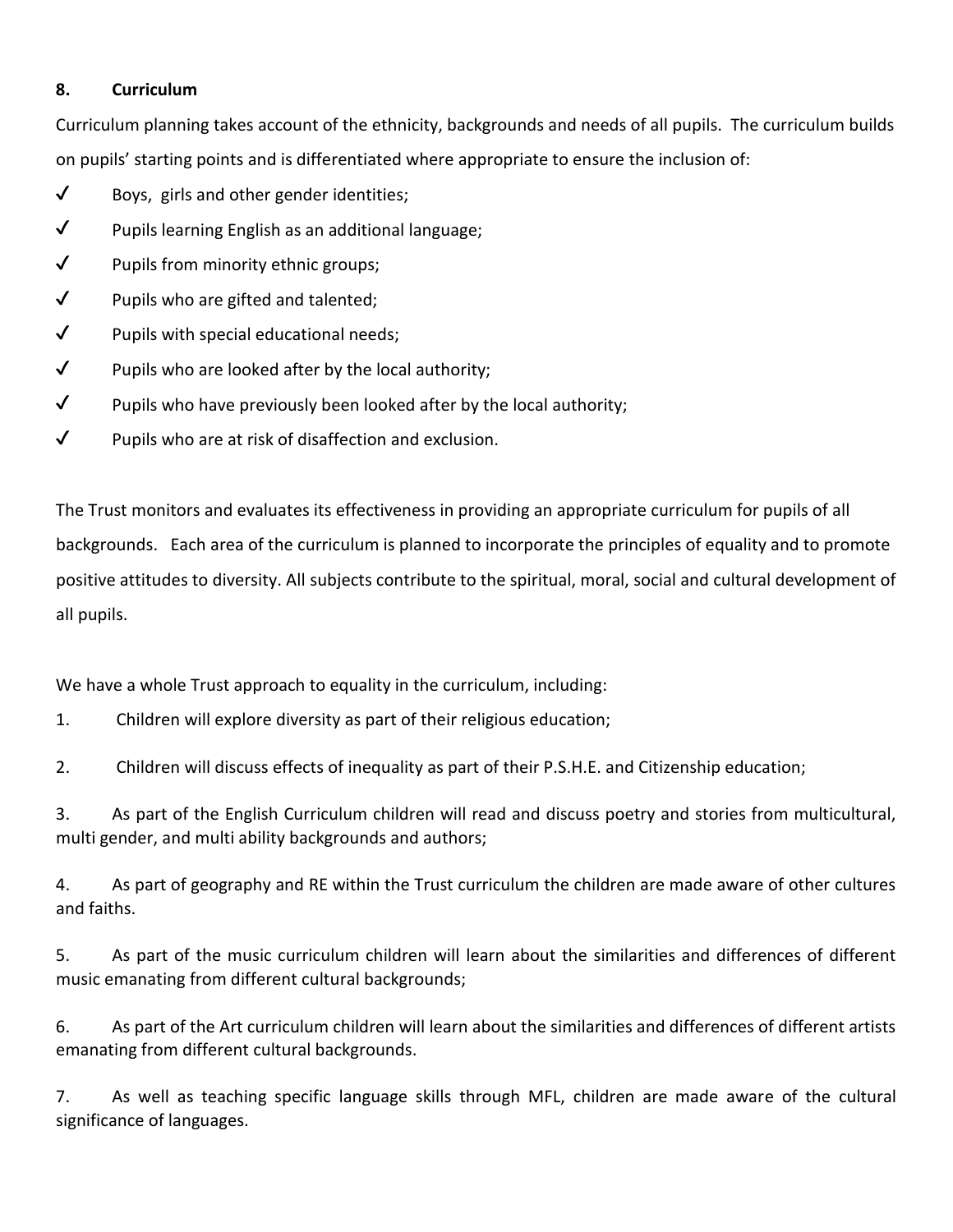Extra-curricular activities and special events cater for the interests and capabilities of all pupils and take account of parental concerns related to religion and culture.

#### **9. Teaching & Learning**

 $\checkmark$  Teachers ensure that the classroom is an inclusive environment in which pupils feel all their contributions are valued.

 $\checkmark$  All pupils have access to the mainstream curriculum.

✔ Teaching is responsive to pupils' different learning styles and takes account of pupils' cultural backgrounds and linguistic needs.

 $\checkmark$  Teachers take positive steps to include all groups or individuals.

 $\checkmark$  Pupil grouping in the classroom is planned and varied. Allocations to teaching groups are kept under continual review and are analysed by ethnicity, gender, SEN and social background.

 $\checkmark$  Teaching styles include collaborative learning so that pupils appreciate the value of working together. All pupils are encouraged to question, discuss and collaborate in problem solving tasks.

✔ Teachers encourage pupils to become independent and to take responsibility for their own learning.

✔ Teachers challenge stereotypes and foster pupils' critical awareness and concepts of fairness, enabling them to detect bias and challenge inequalities.

✔ Resources and displays reflect the experience and backgrounds of pupils, promote diversity and challenge stereotypes in all curriculum areas. They are reviewed regularly to ensure that they reflect the inclusive ethos of the Trust.

#### **10. Assessment, Achievement & Progress**

All pupils have the opportunity to achieve their highest standards. Baseline assessment is used appropriately for all pupils. The Trust ensures that assessment is as free of gender, cultural and social bias as possible, and that assessment methods are valid.

The Trust monitors and analyses pupil performance by gender, ethnicity, SEN and those entitled to pupil premium and is therefore able to identify groups of pupils where there are patterns of underachievement. The Trust ensures that action is taken to counter this.

Staff have high expectations of all pupils and they continually challenge them to extend their learning and achieve higher standards. The Trust recognises and values all forms of achievement.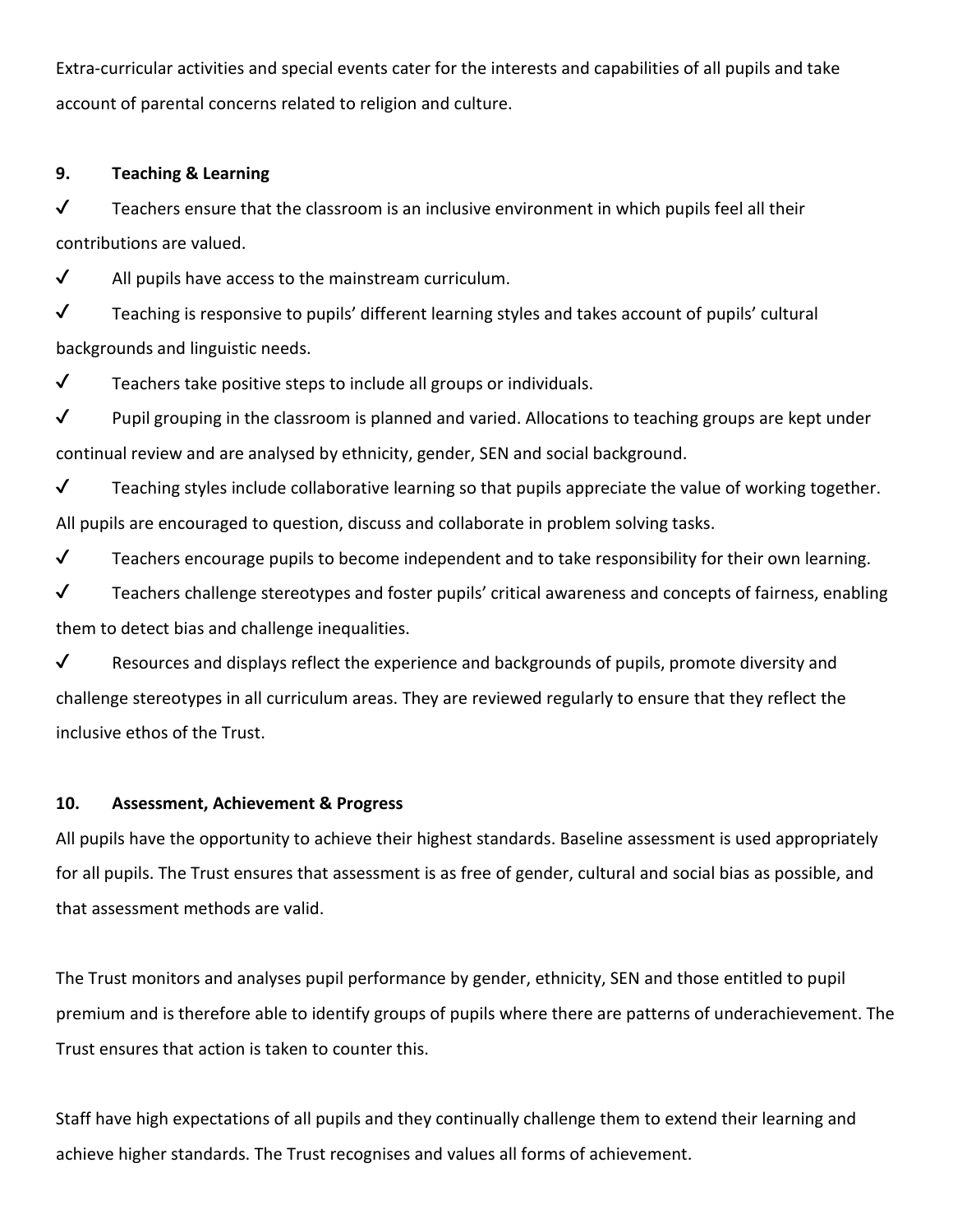Self-assessment provides all pupils with opportunities to take responsibility for their own learning through regular reflection and feedback on progress.

All pupils have full opportunities to demonstrate what they know, understand and can do and therefore, to benefit from assessment that summarises what they have learnt. Information from assessment is used to inform future learning.

Staff use a range of methods and strategies to assess pupil progress.

## **11. Behaviour, Discipline & Exclusions**

The Trust expects high standards of behaviour from all pupils and staff.

The Trust's procedures for disciplining pupils and managing behaviour are fair and applied equally to all. The Trust's procedures for managing staff behaviour and conduct are fair and applied equally to all.

It is recognised that having a protected characteristic may affect behaviour. The Trust takes this into account when dealing with incidents of unacceptable behaviour.

All staff operate consistent systems of rewards and discipline as stated within the Trust's Behaviour Policy.

Pupils, staff, parents and Directors are aware of procedures for dealing with harassment. They know that any language or behaviour that is damaging to any minority group is always unacceptable.

## *Challenging inappropriate attitudes and practices*

We will challenge inappropriate attitudes and practices by engaging children and adults in discussion, by displaying positive images of race and disability, and through our staff modelling anti-discriminatory behaviour at all times.

#### *Racial harassment*

The Staffordshire Schools Multi Academy Trust believes that all racial inequality is unacceptable, nurturing an understanding, acceptance and tolerance of cultural differences that should prepare our children for a multicultural society.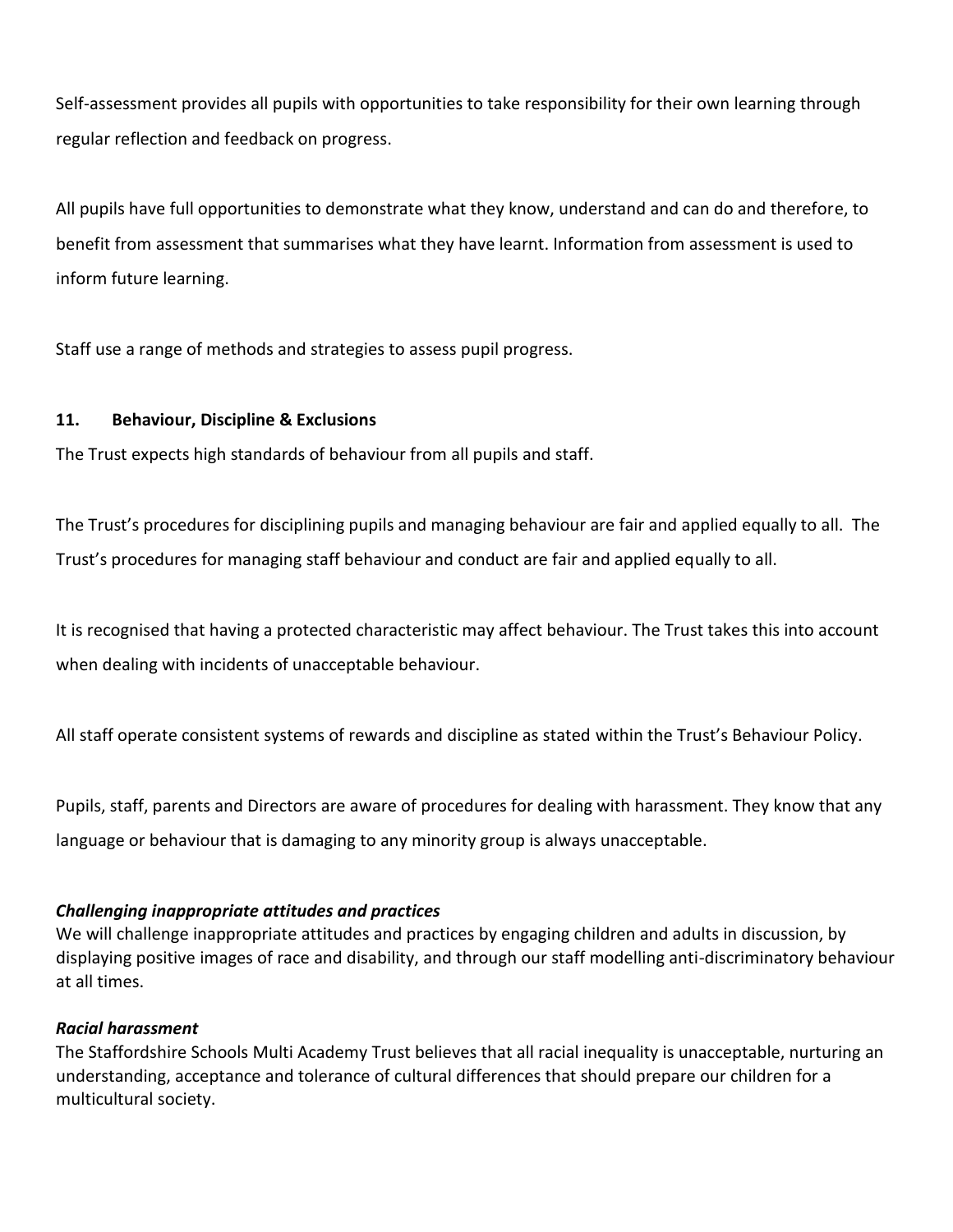#### *Children with additional needs*

Our Trust recognises that some children have additional needs or physical disabilities that require particular support and assistance. We will assess the individual needs of each child in consultation with their parents prior to their attending the Trust, and will make reasonable adjustments to ensure that children can access our services and are made to feel welcome.

Where one-to-one support is required we will assist parents in accessing the funding required to provide the additional care.

#### **12. Personal Development & Pastoral Care**

Pastoral support takes account of differences, and the experiences and needs of all individuals.

Appropriate support is given to victims of harassment and intolerant behaviour, using the support of external agencies where appropriate. The perpetrators are dealt with in accordance with Trust policies and provided with relevant support to consider and modify their behaviour.

#### **13. Admissions & Attendance**

The admissions process is monitored to ensure that it is administered fairly and consistently to all pupils, so that pupils from particular groups are not disadvantaged.

Comprehensive information about pupils' ethnicity, first language, religion, physical needs, diet etc. is included in all admission forms.

The Trust and families are aware of rights and responsibilities in relation to pupil attendance and absence is always followed up by appropriate personnel who are aware of community issues.

Provision would be made for leave of absences for religious observance that includes staff as well as pupils.

Provision would be made for pupils on extended leave so that they are able to continue with their learning.

#### **14. Partnership with Parents and the Community**

Progress reports to parents are accessible and appropriate, in order to ensure that all parents have the opportunity to participate in the dialogue.

All parents are encouraged to participate at all levels in the full life of the Trust Schools.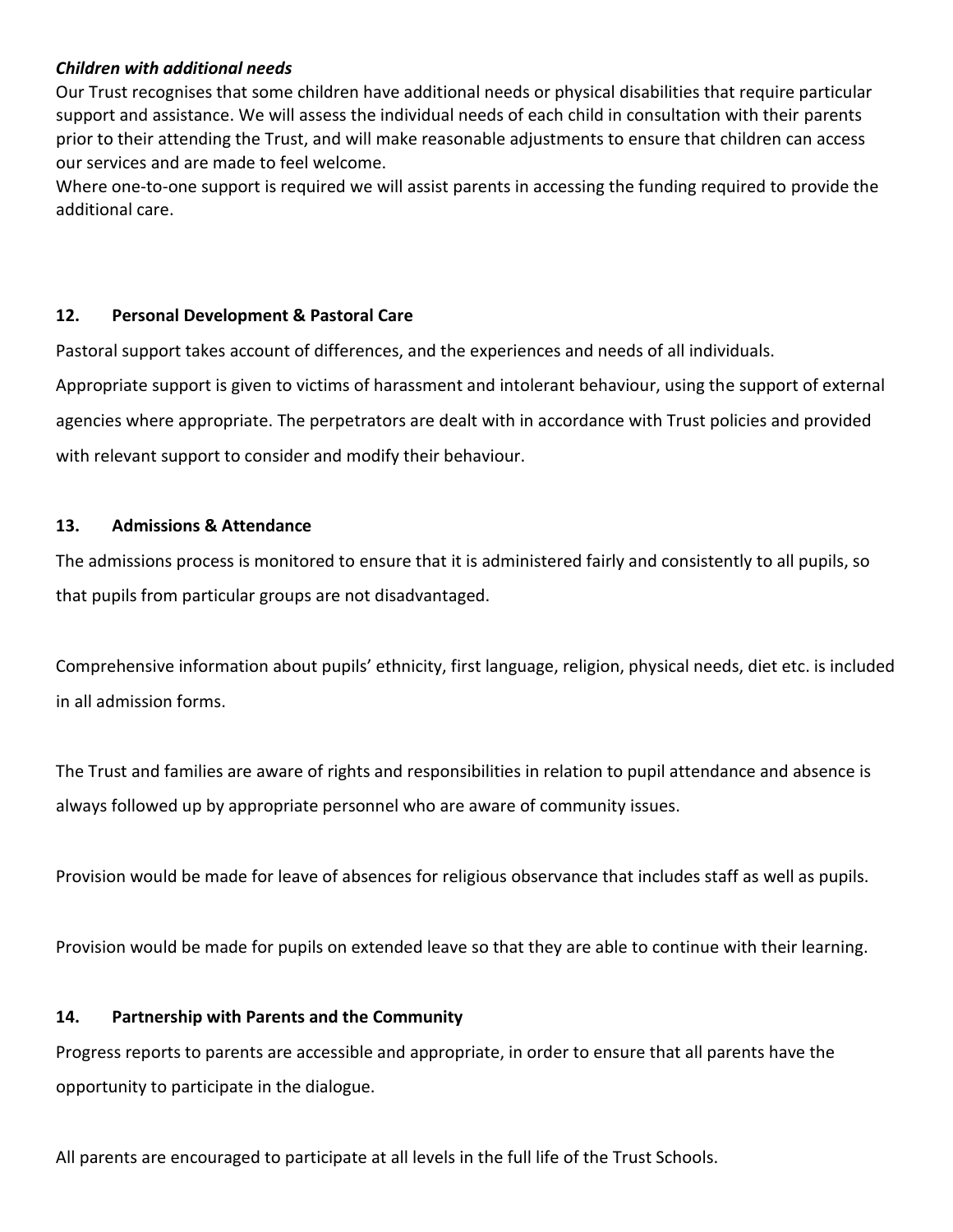The Trust works in partnership with parents and the community to develop positive attitudes to diversity and to address specific incidents.

Meetings for parents are made accessible for all. Parental involvement is monitored to ensure the participation of all groups.

The Trust's premises and facilities are equally available and accessible for use by all groups within the community.

## **15. Responsibilities**

The Directors and Chief Executive Officer will ensure that the Trust complies with all relevant equalities legislation.

The Directors and Chief Executive Officer will ensure that the policy and related procedures and strategies are implemented.

The Chief Executive Officer will ensure that all staff members are aware of their responsibilities under the policy.

The School's Special Educational Needs Coordinator (SENCO) will:

- $\checkmark$  Manage the provision for children with special educational needs or physical disabilities.
- $\checkmark$  Be fully trained and experienced in the care and assessment of such children.

All members of staff will assist the SENCO in caring for children with additional needs or physical disabilities.

## **16. Promoting equal opportunities**

- $\checkmark$  Staff receive relevant and appropriate training
- ✔ The **Equality Policy** is consistent with current legislation and guidance
- $\checkmark$  Appropriate action is taken wherever discriminatory behaviour, language or attitudes occur.

# **17. Monitoring & Review**

This policy will be regularly monitored and reviewed to ensure that it does not disadvantage particular sections of the community.